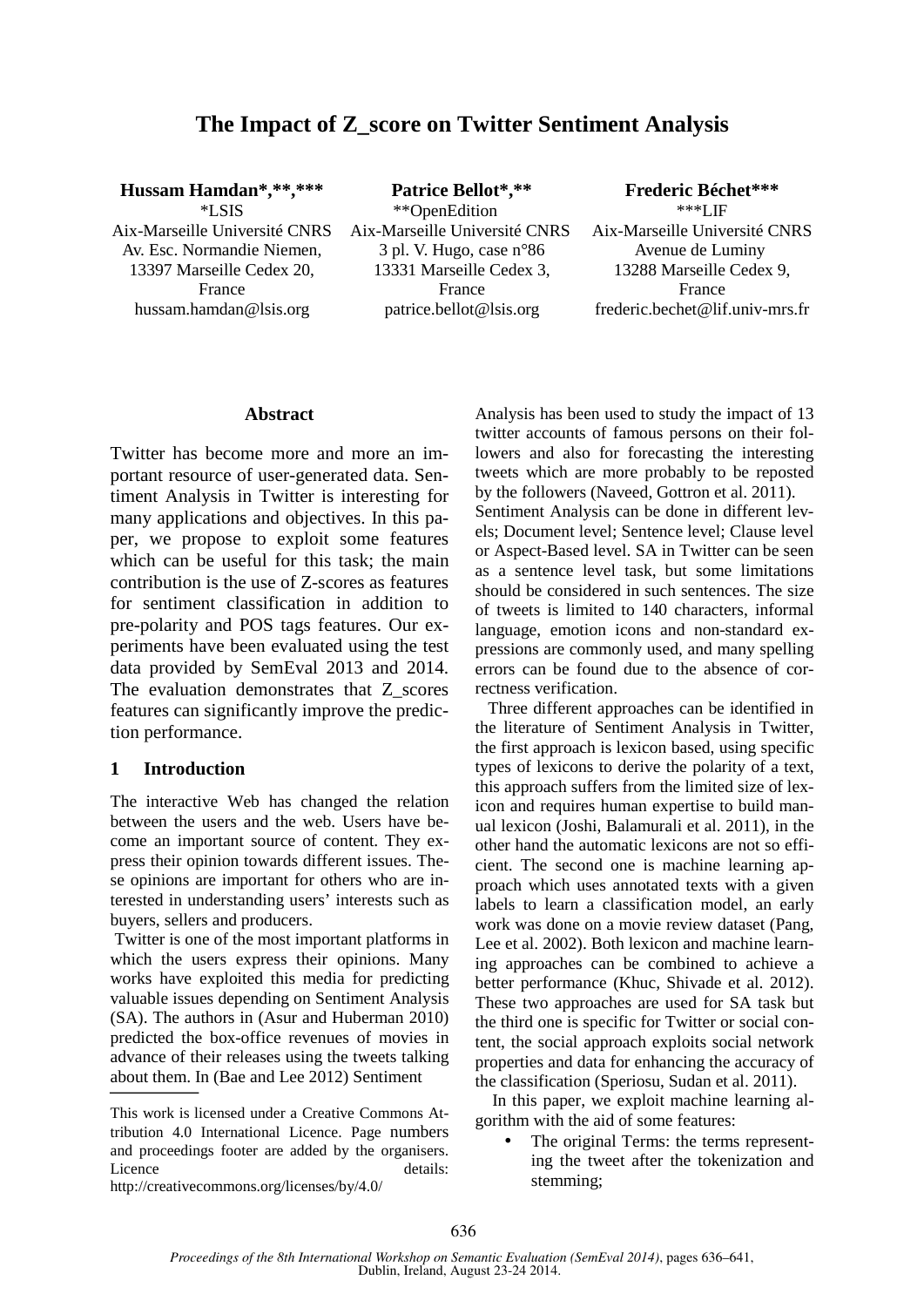- Pre-polarity features: the number of negative, positive and neutral words extracted from two sentiment lexicons;
- POS tags: the number of adjectives, connectors, verbs, nouns, adverbs in the tweet;
- Z-score: The numbers of terms having Zscore value more than three for each class positive, negative and neutral.

 We extended the original terms with these last features. We also constructed a dictionary for the abbreviations and the slang words used in Twitter in order to overcome the ambiguity of the tweets. We tested the performance of every possible combination of these features.

 The rest of this paper is organized as follows. Section 2 outlines previous work that focused on sentiment analysis in Twitter. Section 3 presents the Z\_score features and the others which we used for training a classifier. Our experiments are described in section 4, conclusion and future work is presented in section 5.

# **2 Related Works**

We can identify three main approaches for sentiment analysis in Twitter. The lexicon based approaches which depend on sentiment lexicons containing positive, negative and neutral words or expressions; they calculate the polarity according to the number of common opinionated words between the lexicons and the text. Many dictionaries have been created manually such as ANEW (Affective Norms for English Words) or automatically such as SentiWordNet (Baccianella, Esuli et al. 2010). Four lexicon dictionaries were used to overcome the lack of words in each one (Joshi, Balamurali et al. 2011; Mukherjee, Malu et al. 2012). Automatically construction of a Twitter lexicon was implemented by (Khuc, Shivade et al. 2012).

 Machine learning approaches were employed from annotated tweets by using Naive Bayes, Maximum Entropy *MaxEnt* and Support Vector Machines (SVM). The authors (Go, Bhayani et al. 2009) reported that SVM outperforms other classifiers. They tried a unigram and a bigram model in conjunction with parts-of-speech (POS) features; they noted that the unigram model outperforms all other models when using SVM and that POS features decrease the quality of results. The authors in (Kouloumpis, Wilson et al. 2011) found that N-gram with lexicon features and micro-blogging features are useful but POS features are not. In contrast, in (Pak and Paroubek 2010) they reported that POS and bigrams both help. In (Barbosa and Feng 2010) the authors proposed the use of syntax features of tweets like retweet, hashtags, link, punctuation and exclamation marks in conjunction with features like prior polarity of words and POS tags, in (Agarwal, Xie et al. 2011) this approach was extended by using real valued prior polarity and by combining prior polarity with POS. Authors in (Saif, He et al. 2012) proposed to use the semantic features, therefore they extracted the named entities in the tweets. Authors in (Hamdan, Béchet et al. 2013) used the concepts extracted from DBpedia and the adjectives from WordNet, they reported that the DBpedia concepts are useful with Naïve-Bayes classifier but less useful with SVM.

 The third main approach takes into account the influence of users on their followers and the relation between the users and the tweets they wrote. It assumes that using the Twitter follower graph might improve the polarity classification. In (Speriosu, Sudan et al. 2011) they demonstrated that using label propagation with Twitter follower graph improves the polarity classification. In (Tan, Lee et al. 2011) they employed social relation for user-level sentiment analysis. In (Hu, Tang et al. 2013) a Sociological Approach to handling the Noisy and short Text (SANT) for supervised sentiment classification is used; they reported that social theories such as Sentiment Consistency and Emotional Contagion could be helpful for sentiment analysis.

# **3 Feature Selection**

We used different types of features in order to improve the accuracy of sentiment classification. **- Bag of words (Terms)** 

The most commonly used features in text analysis are the bag of words which represent a text as unordered set of words or terms. It assumes that words are independent from each other and also disregards their order of appearance. We stemmed the words using Porter Stemmer and used them as a baseline features.

# **- Z\_score Features (Z)**

We suggest using a new type of features for Sentiment Analysis, Z\_score can distinguish the importance of each term in each class. We compute the number of terms having Z\_score more than three for each class over each tweet. We assume that the term frequencies follow the multinomial distribution. Thus, Z\_score can be seen as a standardization of the term. We compute the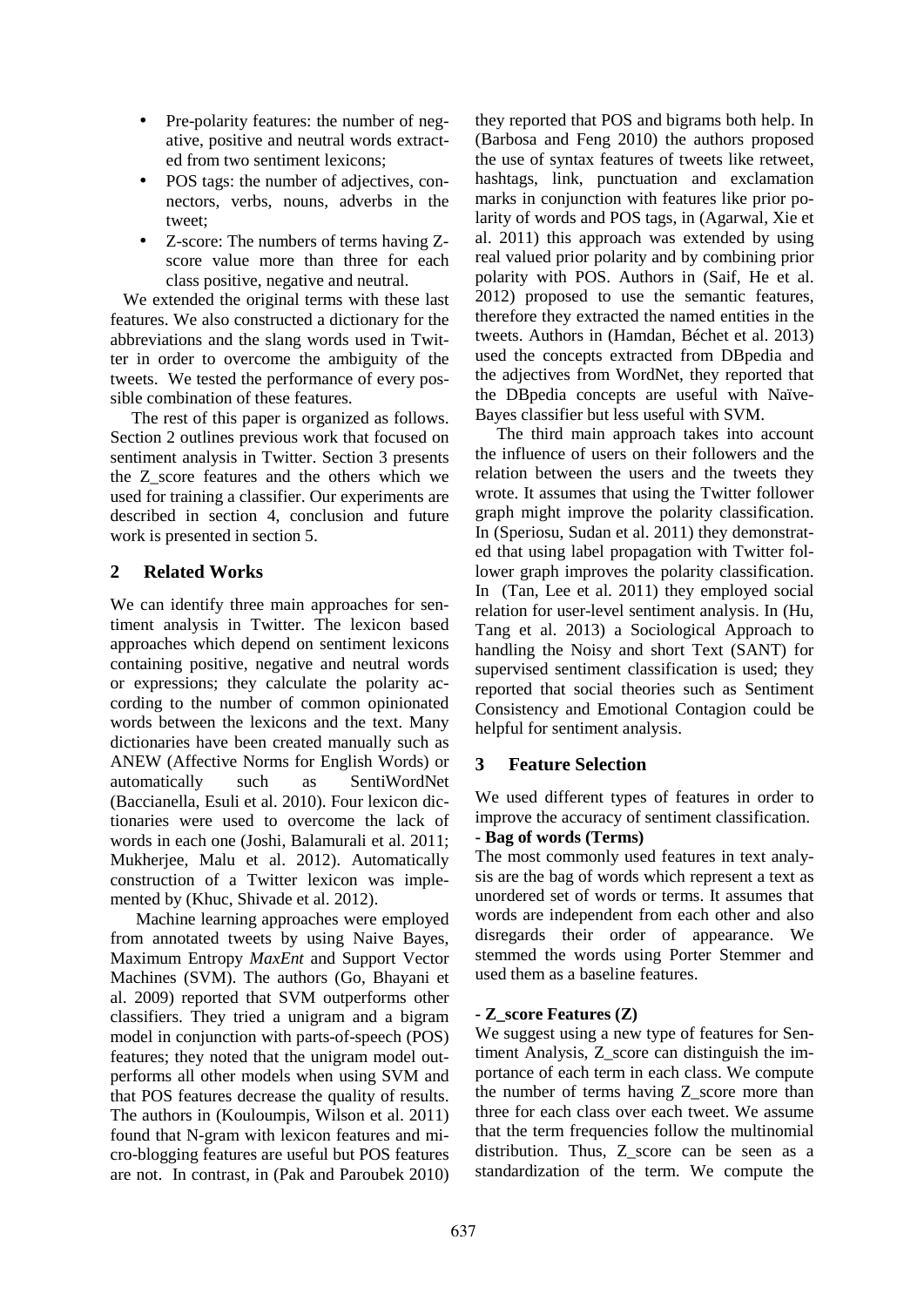Z\_score for each term  $t_i$  in a class Cj  $(t_{ij})$  by calculating its term relative frequency  $tf_{i}$  in a particular class  $C_j$ , as well as the mean (mean<sub>i</sub>) which is the term probability over the whole corpus multiplied by  $n_j$  the number of terms in the class  $C_j$ , and standard deviation (sd<sub>i</sub>) of term  $t_i$ according to the underlying corpus (see Eq.  $(1,2)$ ).

$$
Z_{score(t_{ij})} = \frac{tfr_{ij} - mean_i}{sdi}
$$
 Eq. (1)  

$$
Z_{score(t_{ij})} = \frac{tfr_{ij} - n_j * p(ti)}{\sqrt{n_j * p(tj) * (1 - p(ti))}}
$$
 Eq. (2)

 The term which has salient frequency in a class in compassion to others will have a salient Z\_score. Z\_score was exploited for SA by (Zubaryeva and Savoy 2010) , they choose a threshold  $(>2)$  for selecting the number of terms having Z score more than the threshold, then they used a logistic regression for combining these scores. We use Z\_scores as added features for classification because the tweet is too short, therefore many tweets does not have any words with salient Z\_score. The three following figures 1,2,3 show the distribution of Z score over each class, we remark that the majority of terms has Z\_score between -1.5 and 2.5 in each class and the rest are either vey frequent  $(>2.5)$  or very rare  $(<-1.5$ ). It should indicate that negative valuemeans that the term is not frequent in this class in comparison with its frequencies in other classes. Table1 demonstrates the first ten terms having the highest Z\_scores in each class. We have tested to use different values for the threshold, the best results was obtained when the threshold is 3.

| positive                                                   | N<br><b>Score</b> | negative   | N<br>$300\,\mathrm{kg}$ | Neutral    | N<br>$-$ score |  |
|------------------------------------------------------------|-------------------|------------|-------------------------|------------|----------------|--|
| Love                                                       | 14.31             | Not        | 13.99                   | Httpbit    | 6.44           |  |
| Good                                                       | 14.01             | Fuck       | 12.97                   | Httpfb     | 4.56           |  |
| Happy                                                      | 12.30             | Don't      | 10.97                   | Httpbnd    | 3.78           |  |
| Great                                                      | 11.10             | Shit       | 8.99                    | Intern     | 3.58           |  |
| Excite                                                     | 10.35             | <b>Bad</b> | 8.40                    | <b>Nov</b> | 3.45           |  |
| <b>Best</b>                                                | 9.24              | Hate       | 8.29                    | Httpdlvr   | 3.40           |  |
| Thank                                                      | 9.21              | Sad        | 8.28                    | Open       | 3.30           |  |
| Hope                                                       | 8.24              | Sorry      | 8.11                    | Live       | 3.28           |  |
| Cant                                                       | 8.10              | Cancel     | 7.53                    | Cloud      | 3.28           |  |
| Wait                                                       | 8.05              | stupid     | 6.83                    | begin      | 3.17           |  |
| Table 1. The first ten terms having the highest Z score in |                   |            |                         |            |                |  |

#### **- Sentiment Lexicon Features (POL)**

We used two sentiment lexicons, MPQA Subjectivity Lexicon(Wilson, Wiebe et al. 2005) and

each class

Bing Liu's Opinion Lexicon which is created by (Hu and Liu 2004) and augmented in many latter works. We extract the number of positive, negative and neutral words in tweets according to these lexicons. Bing Liu's lexicon only contains negative and positive annotation but Subjectivity contains negative, positive and neutral.

#### **- Part Of Speech (POS)**

We annotate each word in the tweet by its POS tag, and then we compute the number of adjectives, verbs, nouns, adverbs and connectors in each tweet.

### **4 Evaluation**

#### **4.1 Data collection**

 We used the data set provided in SemEval 2013 and 2014 for subtask B of sentiment analysis in Twitter(Rosenthal, Ritter et al. 2014) (Wilson, Kozareva et al. 2013). The participants were provided with training tweets annotated as positive, negative or neutral. We downloaded these tweets using a given script. Among 9646 tweets, we could only download 8498 of them because of protected profiles and deleted tweets. Then, we used the development set containing 1654 tweets for evaluating our methods. We combined the development set with training set and built a new model which predicted the labels of the test set 2013 and 2014.

#### **4.2 Experiments**

#### **Official Results**

 The results of our system submitted for SemEval evaluation gave 46.38%, 52.02% for test set 2013 and 2014 respectively. It should mention that these results are not correct because of a software bug discovered after the submission deadline, therefore the correct results is demonstrated as non-official results. In fact the previous results are the output of our classifier which is trained by all the features in section 3, but because of index shifting error the test set was represented by all the features except the terms.

#### **Non-official Results**

 We have done various experiments using the features presented in Section 3 with Multinomial Naïve-Bayes model. We firstly constructed feature vector of tweet terms which gave 49%, 46% for test set 2013, 2014 respectively. Then, we augmented this original vector by the Z\_score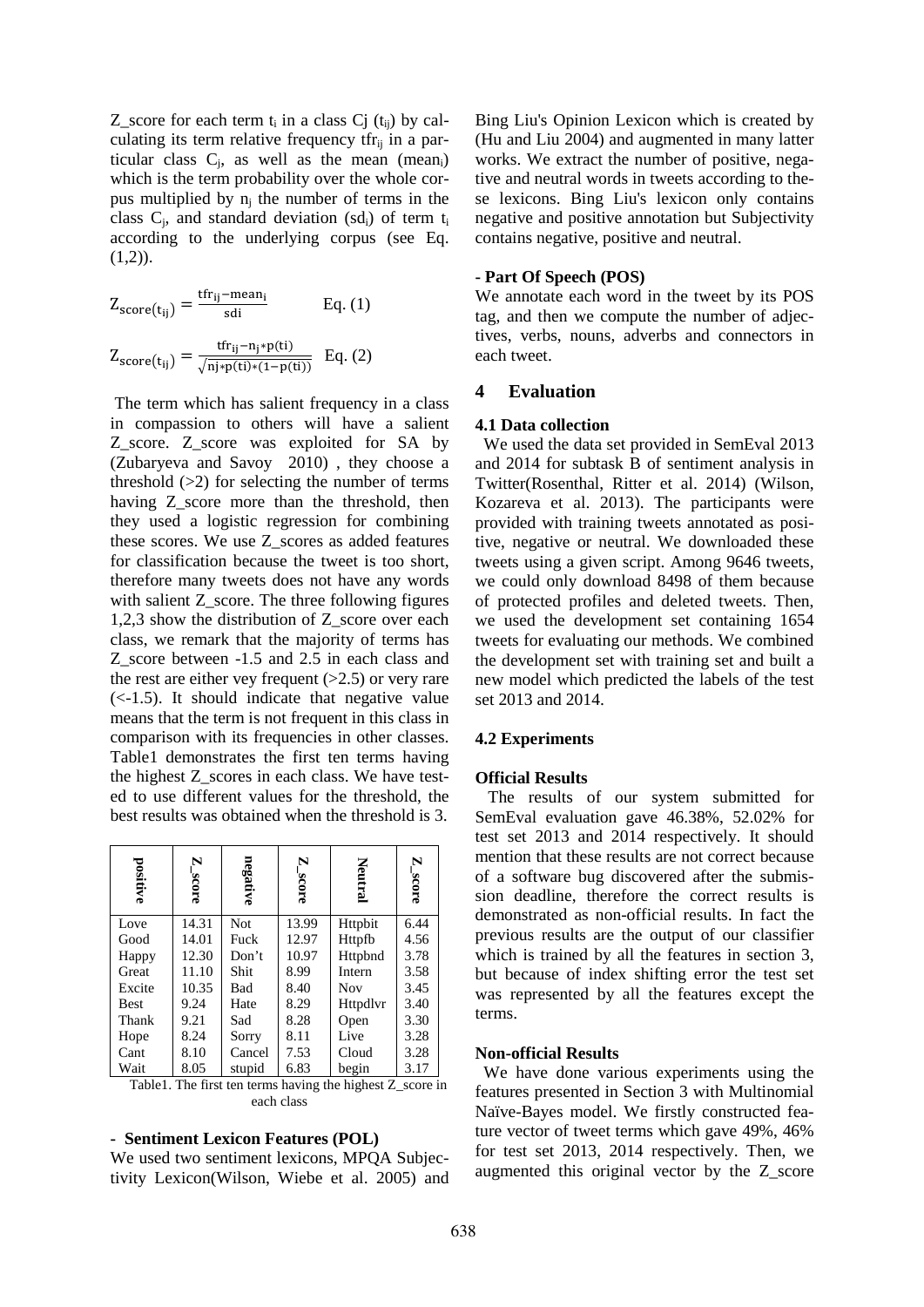features which improve the performance by 6.5% and 10.9%, then by pre-polarity features which also improve the f-measure by 4%, 6%, but the extending with POS tags decreases the fmeasure. We also test all combinations with these previous features, Table2 demonstrates the results of each combination, we remark that POS tags are not useful over all the experiments, the best result is obtained by combining Z\_score and pre-polarity features. We find that Z\_score features improve significantly the f-measure and they are better than pre-polarity features.



| <b>Features</b>                                                                                                                                                                                                                                                                                                                                                                                                                                                                                 | <b>F-measure</b> |       |  |
|-------------------------------------------------------------------------------------------------------------------------------------------------------------------------------------------------------------------------------------------------------------------------------------------------------------------------------------------------------------------------------------------------------------------------------------------------------------------------------------------------|------------------|-------|--|
|                                                                                                                                                                                                                                                                                                                                                                                                                                                                                                 | 2013             | 2014  |  |
| Terms                                                                                                                                                                                                                                                                                                                                                                                                                                                                                           | 49.42            | 46.31 |  |
| $Terms+Z$                                                                                                                                                                                                                                                                                                                                                                                                                                                                                       | 55.90            | 57.28 |  |
| Terms+POS                                                                                                                                                                                                                                                                                                                                                                                                                                                                                       | 43.45            | 41.14 |  |
| Terms+POL                                                                                                                                                                                                                                                                                                                                                                                                                                                                                       | 53.53            | 52.73 |  |
| $Terms+Z+POS$                                                                                                                                                                                                                                                                                                                                                                                                                                                                                   | 52.59            | 54.43 |  |
| $Terms+Z+POL$                                                                                                                                                                                                                                                                                                                                                                                                                                                                                   | 58.34            | 59.38 |  |
| Terms+POS+POL                                                                                                                                                                                                                                                                                                                                                                                                                                                                                   | 48.42            | 50.03 |  |
| Terms+Z+POS+POL                                                                                                                                                                                                                                                                                                                                                                                                                                                                                 | 55.35            | 58.58 |  |
| c<br>$\blacksquare$ $\blacksquare$ $\blacksquare$ $\blacksquare$ $\blacksquare$ $\blacksquare$ $\blacksquare$ $\blacksquare$ $\blacksquare$ $\blacksquare$ $\blacksquare$ $\blacksquare$ $\blacksquare$ $\blacksquare$ $\blacksquare$ $\blacksquare$ $\blacksquare$ $\blacksquare$ $\blacksquare$ $\blacksquare$ $\blacksquare$ $\blacksquare$ $\blacksquare$ $\blacksquare$ $\blacksquare$ $\blacksquare$ $\blacksquare$ $\blacksquare$ $\blacksquare$ $\blacksquare$ $\blacksquare$ $\blacks$ | п.               |       |  |

Table 2. Average f-measures for positive and negative classes of SemEval2013 and 2014 test sets.

We repeated all previous experiments after using a twitter dictionary where we extend the tweet by the expressions related to each emotion icons or abbreviations in tweets. The results in Table3 demonstrate that using that dictionary improves the f-measure over all the experiments, the best results obtained also by combining Z\_scores and pre-polarity features.

| <b>Features</b> | <b>F-measure</b> |       |  |
|-----------------|------------------|-------|--|
|                 | 2013             | 2014  |  |
| <b>Terms</b>    | 50.15            | 48.56 |  |
| $Terms+Z$       | 57.17            | 58.37 |  |
| Terms+POS       | 44.07            | 42.64 |  |
| Terms+POL       | 54.72            | 54.53 |  |
| $Terms+Z+POS$   | 53.20            | 56.47 |  |
| Terms+Z+POL     | 59.66            | 61.07 |  |
| Terms+POS+POL   | 48.97            | 51.90 |  |
| Terms+Z+POS+POL | 55.83            | 60.22 |  |

Table 3. Average f-measures for positive and negative classes of SemEval2013 and 2014 test sets after using a twitter dictionary.

# **5 Conclusion**

 In this paper we tested the impact of using Twitter Dictionary, Sentiment Lexicons, Z\_score features and POS tags for the sentiment classification of tweets. We extended the feature vector of tweets by all these features; we have proposed new type of features Z\_score and demonstrated that they can improve the performance.

We think that Z\_score can be used in different ways for improving the Sentiment Analysis, we are going to test it in another type of corpus and using other methods in order to combine these features.

### **Reference**

Apoorv Agarwal,Boyi Xie,Ilia Vovsha,Owen Rambow and Rebecca Passonneau (2011). Sentiment analysis of Twitter data. Proceedings of the Workshop on Languages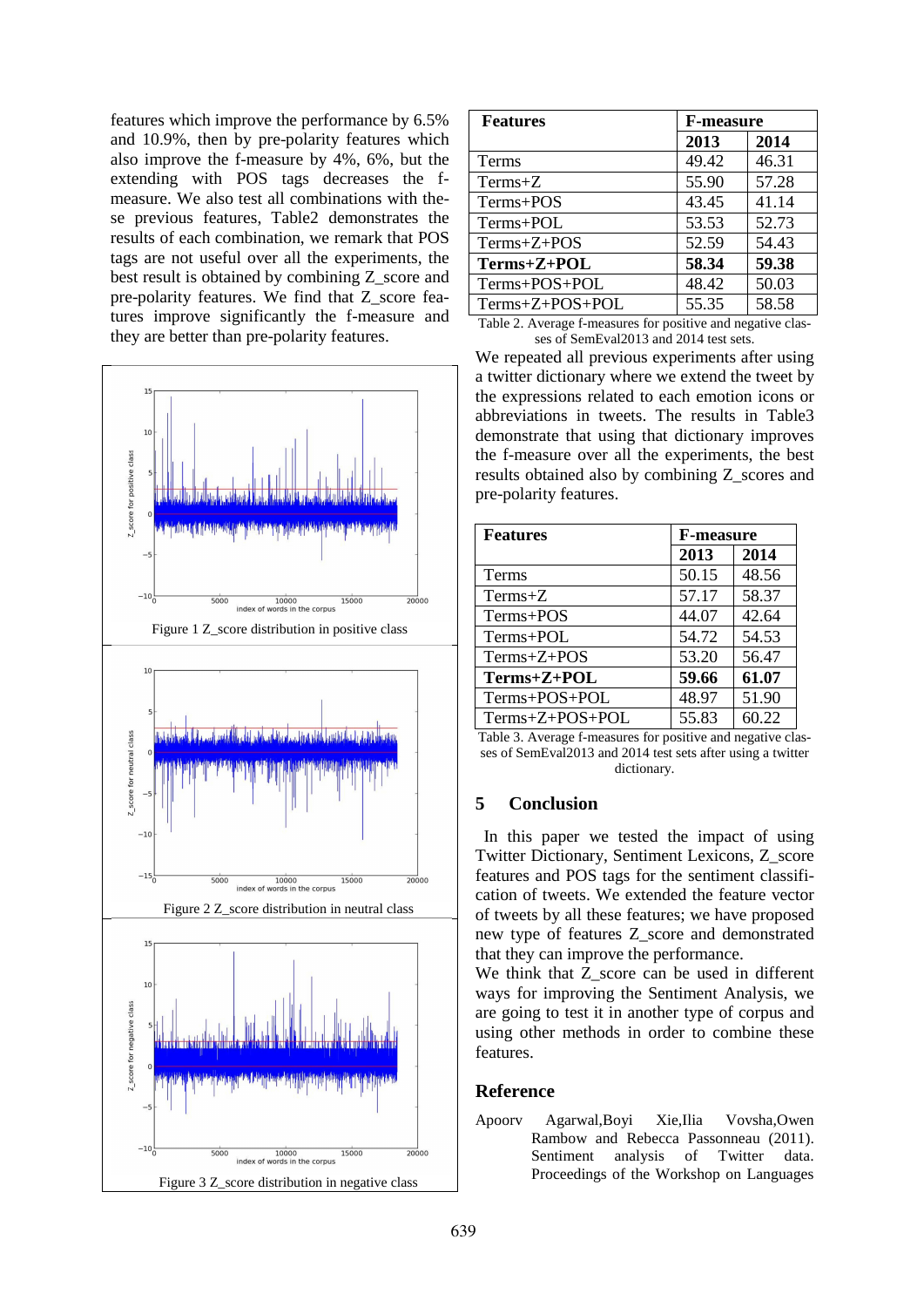in Social Media. Portland, Oregon, Association for Computational Linguistics**:**  30-38.

- Sitaram Asur and Bernardo A. Huberman (2010). Predicting the Future with Social Media. Proceedings of the 2010 IEEE/WIC/ACM International Conference on Web Intelligence and Intelligent Agent Technology - Volume 01, IEEE Computer Society**:** 492-499.
- Stefano Baccianella,Andrea Esuli and Fabrizio Sebastiani (2010). SentiWordNet 3.0: An Enhanced Lexical Resource for Sentiment Analysis and Opinion Mining. Proceedings of the Seventh Conference on International Language Resources and Evaluation (LREC'10), European Language Resources Association (ELRA).
- Younggue Bae and Hongchul Lee (2012). "Sentiment analysis of twitter audiences: Measuring the positive or negative influence of popular twitterers." J. Am. Soc. Inf. Sci. Technol. **63**(12): 2521-2535.
- Luciano Barbosa and Junlan Feng (2010). Robust sentiment detection on Twitter from biased and noisy data. Proceedings of the 23rd International Conference on Computational Linguistics: Posters. Beijing, China, Association for Computational Linguistics**:**  36-44.
- Alec Go,Richa Bhayani and Lei Huang Twitter Sentiment Classification using Distant Supervision.
- Hussam Hamdan,Frederic Béchet and Patrice Bellot (2013). Experiments with DBpedia, WordNet and SentiWordNet as resources for sentiment analysis in micro-blogging. Proceedings of the Seventh International Workshop on Semantic Evaluation (SemEval 2013), Atlanta, Georgia, USA.
- Minqing Hu and Bing Liu (2004). Mining and summarizing customer reviews. Proceedings of the tenth ACM SIGKDD international conference on Knowledge discovery and data mining. Seattle, WA, USA, ACM**:** 168- 177.
- Xia Hu,Lei Tang,Jiliang Tang and Huan Liu (2013). Exploiting social relations for sentiment analysis in microblogging. Proceedings of the sixth ACM international conference on Web search and data mining. Rome, Italy, ACM**:** 537-546.
- Aditya Joshi,A. R. Balamurali,Pushpak Bhattacharyya and Rajat Mohanty (2011). C-Feel-It: a sentiment analyzer for micro-blogs. Proceedings of the 49th Annual Meeting of the Association for Computational Linguistics: Human Language Technologies: Systems Demonstrations. Portland, Oregon,

Association for Computational Linguistics**:**  127-132.

- Vinh Ngoc Khuc,Chaitanya Shivade,Rajiv Ramnath and Jay Ramanathan (2012). Towards building large-scale distributed systems for twitter sentiment analysis. Proceedings of the 27th Annual ACM Symposium on Applied Computing. Trento, Italy, ACM**:** 459-464.
- E. Kouloumpis,T. Wilson and J. Moore (2011). Twitter Sentiment Analysis: The Good the Bad and the OMG! Fifth International AAAI Conference on Weblogs and Social Media.
- Subhabrata Mukherjee,Akshat Malu,Balamurali A.R. and Pushpak Bhattacharyya (2012). TwiSent: a multistage system for analyzing sentiment in twitter. Proceedings of the 21st ACM international conference on Information and knowledge management. Maui, Hawaii, USA, ACM**:** 2531-2534.
- Nasir Naveed,Thomas Gottron,J\'Er\^Ome Kunegis and Arifah Che Alhadi (2011). Bad News Travels Fast: A Content-based Analysis of Interestingness on Twitter. Proc. Web Science Conf.
- Alexander Pak and Patrick Paroubek (2010). Twitter as a Corpus for Sentiment Analysis and Opinion Mining. Proceedings of the Seventh conference on International Language Resources and Evaluation (LREC'10),<br>Valletta, Malta, European Language Language Resources Association (ELRA).
- Bo Pang,Lillian Lee and Shivakumar Vaithyanathan (2002). Thumbs up?: sentiment classification<br>using machine learning techniques. machine learning techniques. Proceedings of the ACL-02 conference on Empirical methods in natural language processing - Volume 10, Association for Computational Linguistics**:** 79-86.
- Sara Rosenthal,Alan Ritter,Veselin Stoyanov and Preslav Nakov (2014). "SemEval-2014 Task 9: Sentiment Analysis in Twitter." In Proceedings of the Eighth International Workshop on Semantic Evaluation (SemEval'14).August 23-24, Dublin, Ireland.
- Hassan Saif,Yulan He and Harith Alani (2012). Semantic sentiment analysis of twitter. Proceedings of the 11th international conference on The Semantic Web - Volume Part I. Boston, MA, Springer-Verlag**:** 508- 524.
- Michael Speriosu,Nikita Sudan,Sid Upadhyay and Jason Baldridge (2011). Twitter polarity classification with label propagation over lexical links and the follower graph. Proceedings of the First Workshop on Unsupervised Learning in NLP. Edinburgh, Scotland, Association for Computational Linguistics**:** 53-63.
- Chenhao Tan,Lillian Lee,Jie Tang,Long Jiang,Ming Zhou and Ping Li (2011). User-level